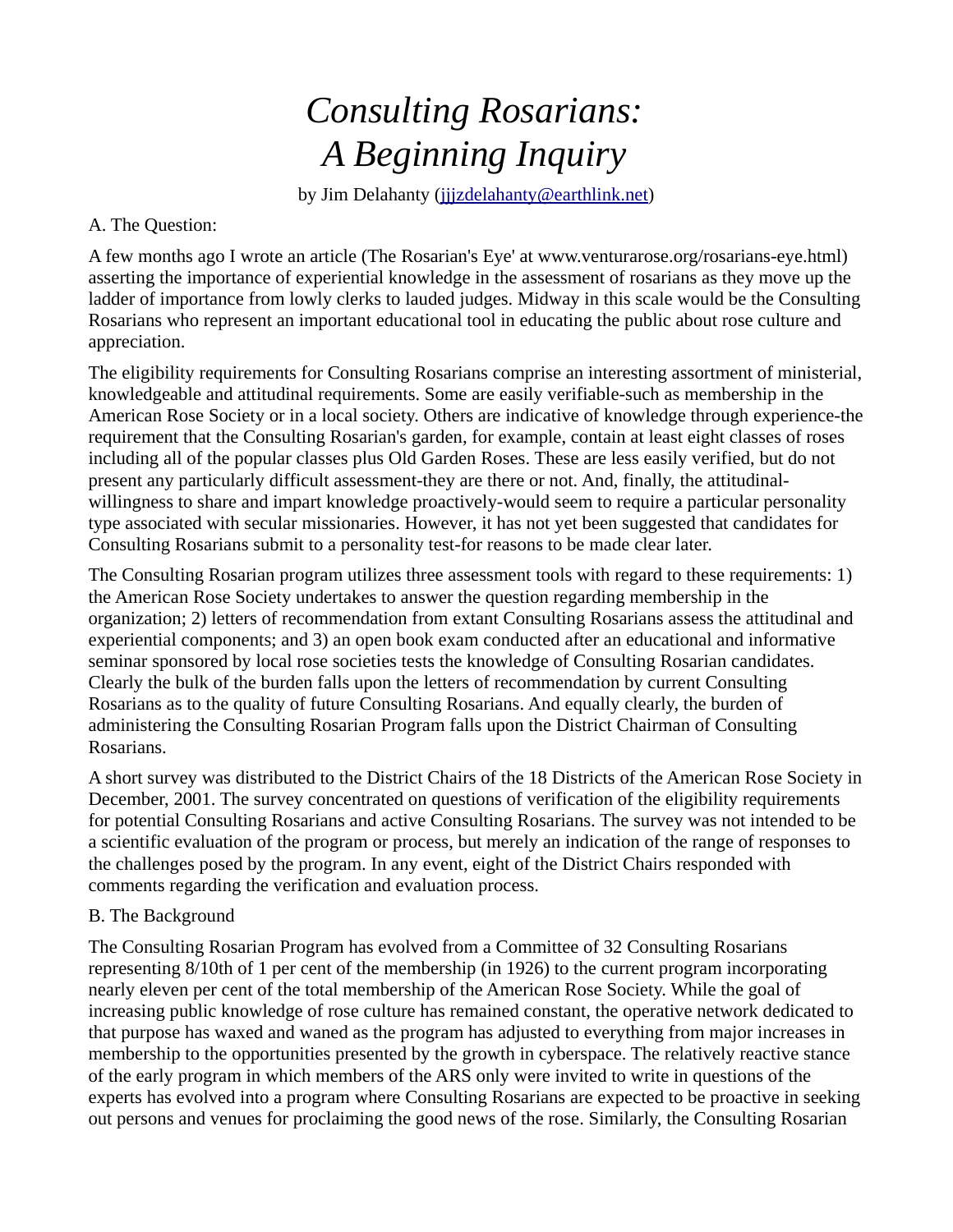selection process grew from one of 'noteworthy' rosarians in the beginning to a 'networking' arrangement of nomination by local society CR chairs to District Director selection to the current system open to any member of the ARS meeting the requirements.

C. Current Eligibility Requirements for Consulting Rosarian Candidates:

The requirements can be divided into three categories

- 1. Ministerial requirements: These are requirements that do not involve any discretionary decisionmaking on the part of another person.
	- The candidate must have been a member of the American Rose Society for at least a three-year period
	- The candidate must be an active member of a local society.
	- The candidate must attend an ARS school or workshop designed for Consulting Rosarians and pass an open book exam based on materials in the Consulting Rosarian Manual.
	- The candidate must provide three letters of recommendation from three different active Consulting Rosarians on a form provided by the District Consulting Rosarian Chairman.
- 2. Experiential or Activity requirements:
	- The candidate must have grown roses of various types for at least five years
	- The candidate must currently grow a variety of roses (seven classes are listed on the Letter of Recommendation form).
	- The candidate must be familiar with the basic elements and factors or rose culture.
- 3. Attitudinal Requirements:
	- The candidate must be willing to live up to the Consulting Rosarian Guide (to share knowledge proactively)
	- The candidate must be enthusiastic about the rose and the American Rose Society
	- Presumably, as an incidental byproduct of the above, the candidate must be willing to work to increase the membership of the American Rose Society.

## D. The Answers: Verification practices:

A requirement such as three year membership in the American Rose Society is easily ascertained by reference to the membership records of the ARS and presents no particular difficulty as it is a purely ministerial requirement: either the candidate has met the requirements of that membership or not. Equally membership in a local society presents no discretionary questions except where a local society does not exist. The letters of recommendation, workshop attendance, and test passing also admit of little or no discretion.

Questions of knowledge seem to have been pretty much pre-empted by the existence of the seminar/open book test requirement. At least one CR Chair regards it as a 'primary determinant' of the knowledge of the CR candidate. However, there is some hesitancy to accepting the open book standard test as truly indicative of a rosarian's knowledge. In two cases the CR Chairs regard an open book test as poor indicators of actual rose knowledge. In another, the Chair provides for an interactive Seminar/school by setting up situations that 'force them (the CRs) to practice what they are learning.'

Otherwise, the questions of knowledge of rose culture and experiential behaviors are left to the Letters of Recommendation (LORS). And the LORS signed by the current Consulting Rosarians attest to the knowledge and attitudinal suitability of the CR candidate. The letter form supplied by the ARS state that the candidate is 'personally known' to the recommender. The letter provides spaces for specifying how many roses are grown and of what type as well as the number of years of experience growing roses. The letter asserts that the candidate has displayed a 'thorough knowledge of rose culture.' It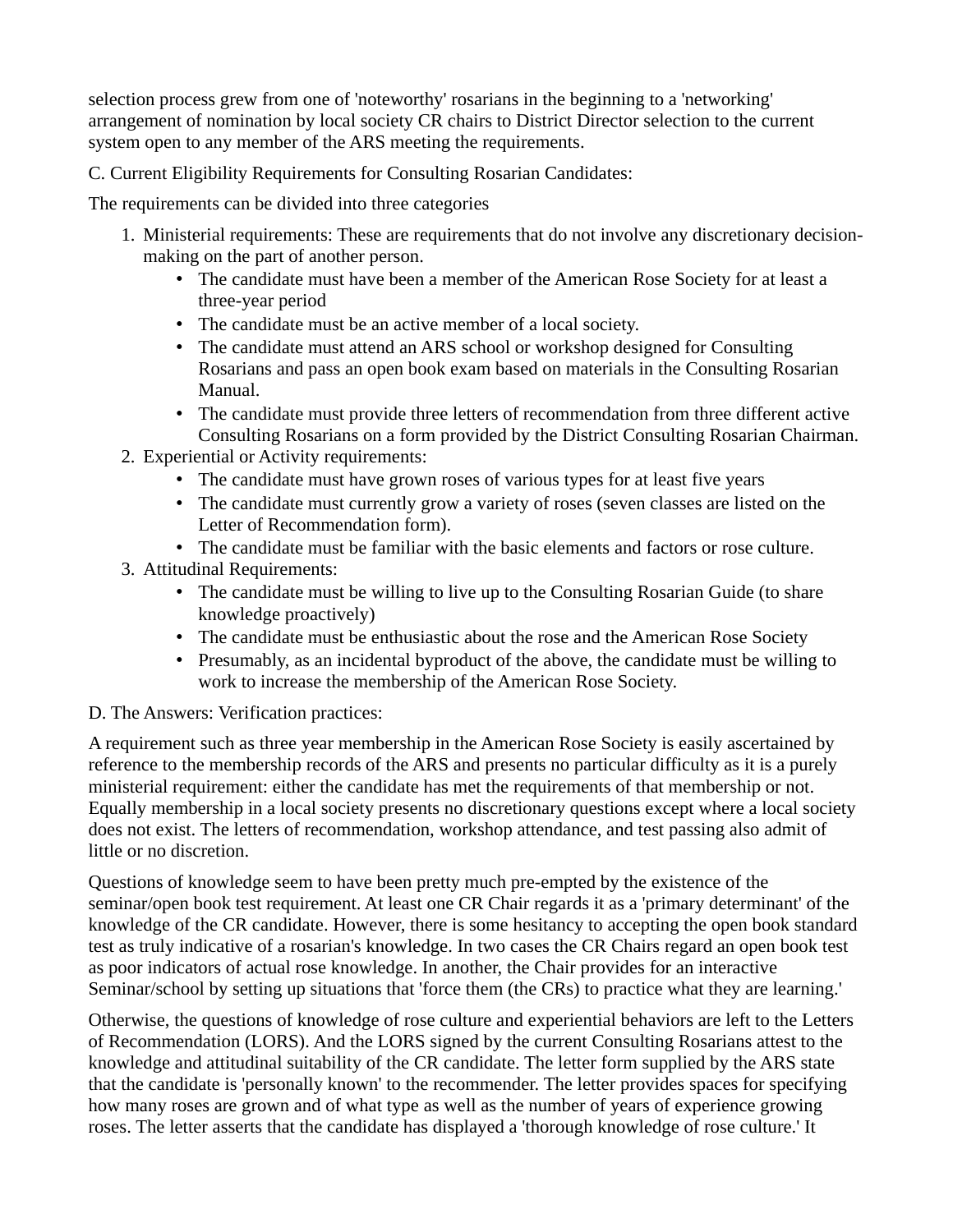stipulates that the candidate has been an active member of a local rose society and the ways in which that activity has been manifested.

Attitudinally, the letter simply avers that the candidate is proactive and takes the initiative in sharing rose knowledge, is willing to live up to the Consulting Rosarian Guide, and is willing to increase membership in the local society and the American Rose Society.

Barring the addition of any other criteria for either the candidates or the recommenders, the letters of recommendation bear the burden of displaying candidate fitness for the task of being a Consulting Rosarian. And there is some strong sentiment expressed for keeping the process as simple as possible. Some of this sentiment is based on the voluntary nature of the program; that is, if the requirements become burdensome or onerous, people will simply stop opting to become Consulting Rosarians. Some of it is based on the notion that growing roses is not 'rocket science' and that chemical and agronomic validation is over the top. And some is based on the very practical observation that the position itself does not warrant the kind of scrutiny demanded of 'the CIA.'

Current Consulting Rosarians maintain their active status by putatively attending a CR school or seminar or workshop once every three years, submitting an annual report of individual activity, and filling out a Rose in Review report to the District Coordinator each year. All of the responding District Chairs take the workshop requirement as the touchstone for the performance standards of CRs. The other two requirements seem to elicit less support although some District Chairs are less regardful of individual reports. The least monitored activity seems to be the Roses in Review report. The recent comment of the RIR Coordinator in this district indicated that less than half of the CRs participated in the RIR report in 2001. However, one District Chair noted that while he does not really regard this requirement as legitimate, he has been under pressure from his District Director to supervise this requirement more actively. On the other hand, more than a couple of District Chairs report recommending and securing the removal of deficient CRs through the strict application of the seminar/workshop rule.

E. Three modes: The responses indicate three modes of Consulting Rosarian Chair administration of the CR program in their district:

- 1. The least common would be the proactive response. At least one District Chair requires that the person writing a Letter of Recommendation visit the garden of the candidate to verify the statements of the candidate. This model of activity tends to take the initiative in requiring that the candidate actually have been active in the local society in some form beyond being a dues paying member or passively attending meetings. And such a Director tends to be active in reducing the ranks of CRs by encouraging laggards to live up to the expectations regarding a CR or by resigning from the program. This approach seems to focus on the provision of qualitative advice and activity by Consulting Rosarians.
- 2. A second response is best regarded as reactive. In this mode the District Chair tends to accept the statements in the LORS unless he or she has knowledge to the contrary. In this style of administrative oversight, the statements of the recommenders or the candidates, and the extant Consulting Rosarians regarding their performance tend to be accepted unless contradictory information surfaces at some point. Failure to perform as a Consulting Rosarian by nonattendance at Workshops or seminars elicits first a warning and then an invitation to disassociate from the program-either by becoming Emeritus if qualified or dropping out. Even where the norm is not highly regarded in this approach-the RIR requirement or the recruitment of members function-the District Chair tends to be punctilious in responding to violations of the agreed upon norm. This approach seems to focus on managing a smooth program with removal of norm violators.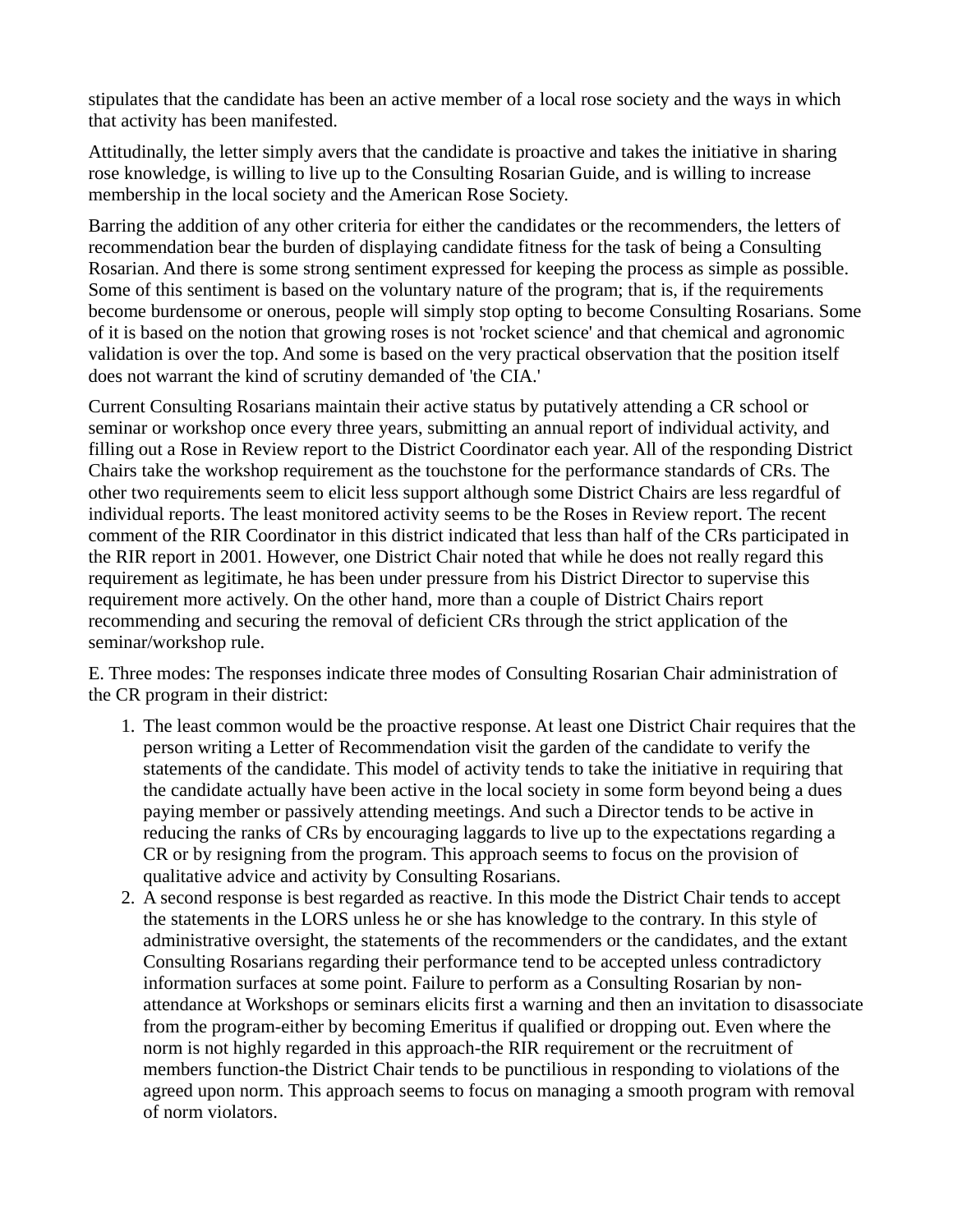3. The third response is oriented to managing the traffic flow as opposed to verifying data. The most common response in this mode is to accept the statements of the LORS as true. There tends to be less effort expended on monitoring the performance of the CRs than on providing educational opportunities for their betterment. This approach is consistent with the analogous efforts in academia to encourage positive responses from potential deadwood rather than engage in punitive actions. This approach seems to concentrate on rewarding good behavior as the essence of the focus of the program.

It should be stressed that the above ideal types do not represent any one particular District Chair, but rather composites of the various responses. Nor is one response versus another being promoted as the 'best' approach. The CR program very sensibly recognizes that geographic and other circumstances will demand different approaches in variant circumstances. However, it is interesting to note that the expected outcomes from the different types may promote quite different CRs from one district to another. If the proactive approach produces more engaged and informed CRs, it will also produce significantly fewer of them. If the reactive approach does not pursue the same degree of CR excellence, it does punish norm violators and expel them. If the monitoring mentality permits the retention of potential deadwood, it concentrates scarce resources and energies on the creation of educational opportunities for those with personal initiative.

And, of course, it is perfectly possible that in the course of a three-year term, an individual District Chair of Consulting Rosarians could display manifestations of all three types. And if situations were volatile enough, might even exhibit manifestations of all three types in a single day. However, it has to emphasized that there is no intention in delineating the various ideal types to suggest that one is more praiseworthy than another. Any District Director has to adjust to what might best be described as a 'field of responsibility' and that is the whole panoply of circumstances and facts evident in any particular setting.

While this essay does not promote or project any particular changes in the program for Consulting Rosarians, it would suggest that any contemplated changes in the program be measured against the potential capacities of the various approaches to the program evidenced in the survey of the verification of eligibility requirements. For example, the substitution of a closed book exam would impact significantly but differently in each type. For the proactive type, it would simplify the task of assuring that only qualified and knowledgeable persons become Consulting Rosarians in the first place; and where there are a sufficient number to begin with, any resultant loss in numbers would be more than overshadowed by the increase in quality CRs. For the reactive type, the introduction of a closed book exam would represent a serious problem in program management since the very fact of a such an exam would reduce the numbers of people willing to take it and thereby the number of people willing to become a Consulting Rosarian in the first place. While the current system manages to finesse the differences between experiential knowledge and 'book' knowledge, a closed book test would exacerbate them and disrupt the smooth administration of the system. It would also, by upsetting the balance currently extant direct the energies of the District Director into damage control in the process. For the traffic manager, a closed book exam might enhance educational opportunities in a district, but at the cost of personal manipulation of scarce resources into the recruitment arena rather than in the educational opportunity area for current CRs.

The above is not to be taken either as an endorsement or objection to a closed book exam versus the current system, but as an indication of how proposed changes might be analyzed in terms of leadership functions. Leadership functions are not the only factor to be considered in any evaluation of proposed changes, but they do represent one form of reality in the verification process to ensure the suitability of persons applying to be Consulting Rosarians.